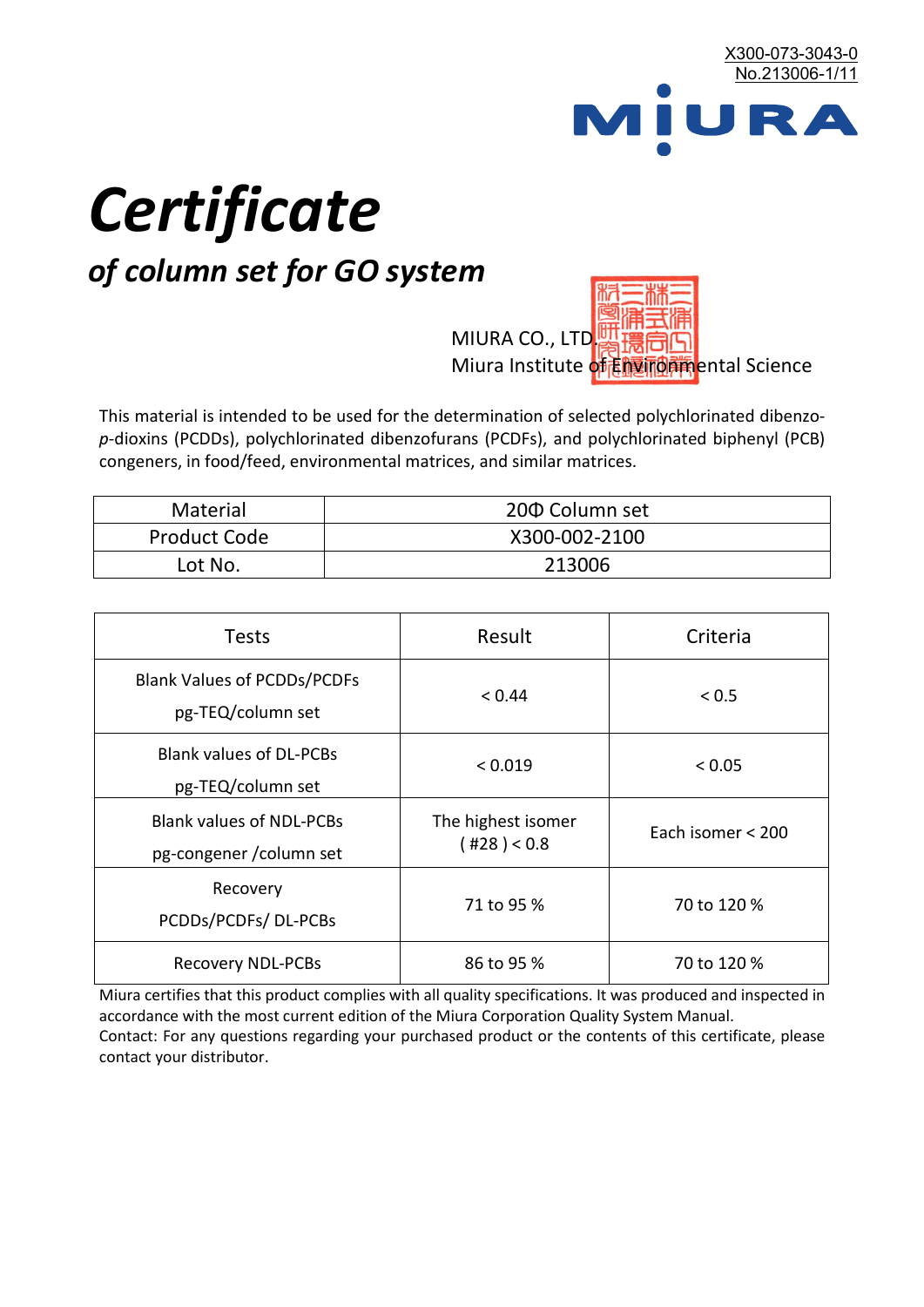### **DESCRIPTIONS**

**Lot Number:** The number mentioned on the labels on the column bag is the lot production number.

**Blank Level Values:** Blank level values, expressed as mass fractions (pg-TEQ per a column set), for selected PCB congeners, PCDD, and PCDF congeners are provided in Table 2. Blank level values are a reference value for which MIURA has the highest confidence in its accuracy, in that all known or suspected sources of bias have been investigated or taken into account (JIS K0311 or JIS K0312).

**Recovery Values (Sample):** Recovery values, expressed as percentages, are provided in Table 3 for selected mass labeled-PCB congeners, and selected mass labeled PCDD and PCDF congeners, based on selected mass labeled recovery standards added before GC-MS measurement. Recovery values meet EU regulations; however, the values meet the MIURA criteria for this certification, which are stricter than what is required by EU regulations.

#### **NOTICE AND WARNING TO USERS**

THE GO SYSTEM COLUMN SET IS INTENDED FOR DIOXIN ANALYTICAL USE ONLY, INCLUDING HAZARDOUS MATERIALS. BEFORE USE, READ THE SDS CAREFULLY; HANDLE PRODUCT AS A HAZARDOUS MATERIAL CAPABLE OF SKIN CORROSION AND/OR EYE DAMAGE.

#### **INSTRUCTIONS FOR STABILITY, STORAGE, AND USE**

**Stability and Storage:** The column set should be stored at room temperatures below 25 °C until use. It should not be frozen or exposed to sunlight or ultraviolet radiation. After removing from the bags, the contents should be used immediately, especially, because the concentration column (lower) "Alumina" can be deactivated under high-humidity. Storing of the removed column set is not recommended.

**Use:** If storing in a cold room or refrigerator, bring them to room temperature (let stand for approximately 30 min), remove water condensed on the surface of the bags. Carefully remove the bags to avoid damage of the column. Use the same lot number with one column set. For more information of column set refer to the operation manual.

#### **ANALYTICAL METHODS USED AT MIURA**

For preparation of blank test, several column sets chosen at random per lot production were allowed to reach ambient temperature; two types of the purification columns (upper: silver nitrate silica gel, and lower: sulfuric acid silica gel) were assembled, and 10 mL of n-hexane was added to wet the top of the column with the designated column cap and disposable syringe. Then, a known amount of internal standard solution (containing selected labeled PCB, PCDDs, and PCDFs congeners; as shown in Table 1) dissolved in 6 mL of n-hexane was added to the top of the column with disposable syringe, and the syringe was washed with 2 x 2 mL of n-hexane; the n-hexane was injected into the column again. Then, the purification columns assembled with the concentration columns (upper) and (lower) were set to the each system unit immediately. After two fractions (dioxin and PCB fractions) were obtained from each system unit, a known amount of the recovery standard solution was added to each concentration vessel. Finally, both fractions were concentrated using an evaporation system under nitrogen to 0.01 mL.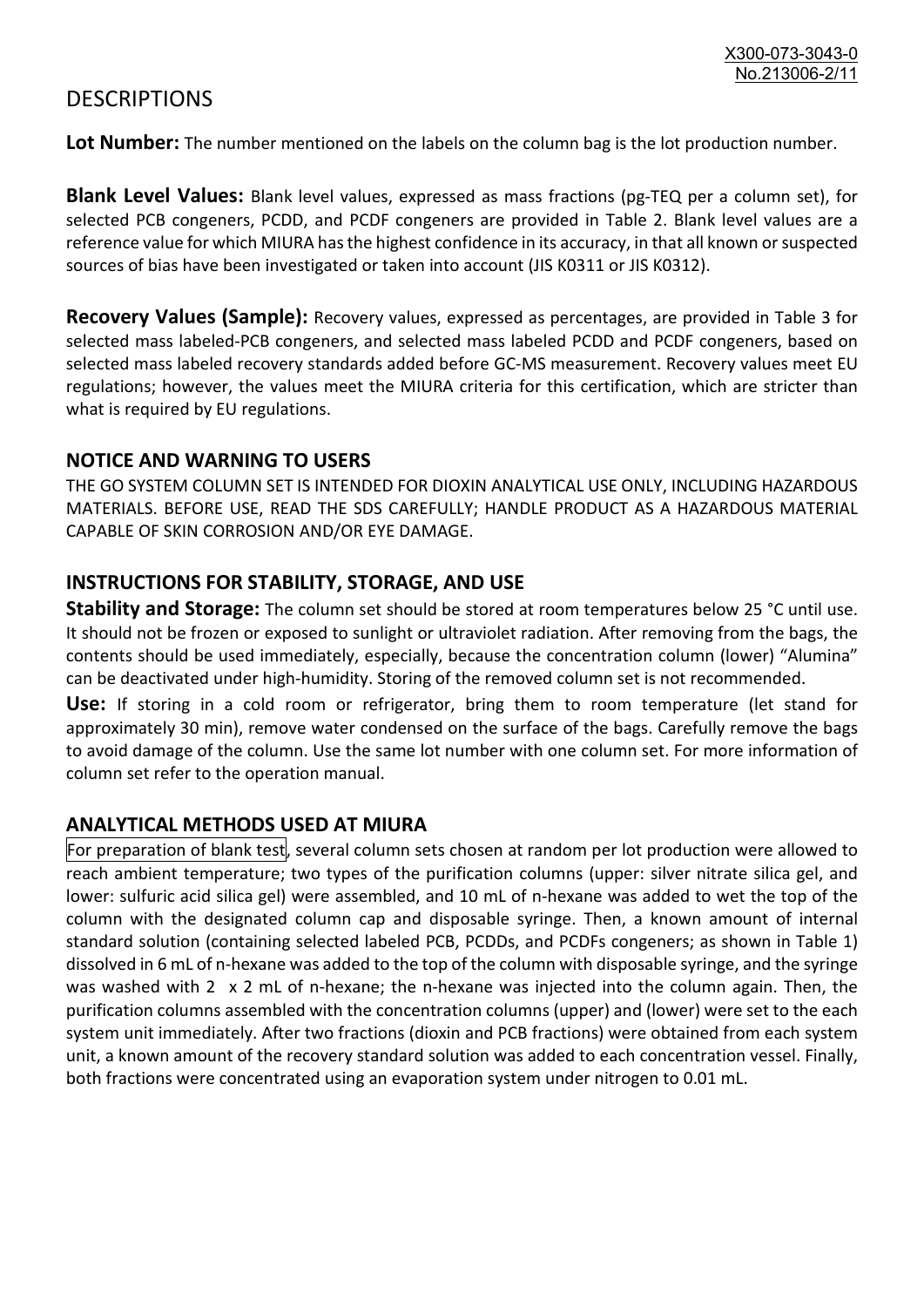X300-073-3043-0 No.213006-3/

| Compounds                   | Standard                      | Maker Code     | Maker                           | <b>Diluted</b><br>Concentration |
|-----------------------------|-------------------------------|----------------|---------------------------------|---------------------------------|
| PCDDs and PCDFs,<br>DL-PCBs | Internal Standard             | DF-SS-A        |                                 | $10$ ng/mL<br>in decane         |
|                             | <b>Internal Standard</b>      | DFP-LCS-B      |                                 |                                 |
|                             | Recovery (Surrogate) Standard | DF-IS-J        | Wellington<br>Laboratories Inc. |                                 |
| <b>NDL-PCBs</b>             | Internal Standard             | <b>MBP-28</b>  |                                 |                                 |
|                             |                               | <b>MBP-52</b>  |                                 |                                 |
|                             |                               | MBP-101        |                                 |                                 |
|                             |                               | <b>MBP-138</b> |                                 |                                 |
|                             |                               | MBP-153        |                                 |                                 |
|                             | Recovery (Surrogate) Standard | <b>MBP-19</b>  |                                 |                                 |
|                             |                               | <b>MBP-70</b>  |                                 |                                 |
|                             |                               | MBP-111        |                                 |                                 |
|                             |                               | MBP-162        |                                 |                                 |
|                             |                               | <b>MBP-178</b> |                                 |                                 |

Table 1. Standard solutions used for recovery tests.

The concentrated dioxin fraction was analyzed using gas chromatography / high resolution mass spectrometry (GC/HRMS) operated in electron impact (EI) mode. A 0.25 mm ID × 60 m fused silica capillary (BPX-DXN, TRAJAN) was used. The concentrated PCB fraction was analyzed using GC/HRMS operated in EI mode. A 0.25 mm ID × 60 m fused silica capillary (HT8-PCB, TRAJAN) was used. All injections were 2 μL using a splitless inlet. The results, blank level values, are provided in Table 2. The chromatograms of each compounds are shown at page 6 and after. Furthermore, the dioxin and PCB fractions were analyzed using gas chromatography / low resolution mass spectrometry operated in total ion scan (m/z 50 to 500) mode, to confirm if interferences may affect determination of target compounds by GC/HRMS are included in the fractions, the chromatograms are not shown here.

For the recovery test (sample), The sunflower seed oil from Helianthus annuus (S5007-1L, Sigma Aldrich) was dissolved in 2 mL of n-hexane. A known amount of the internal standard solution was added to the flask, mixed, and allowed to equilibrate. First, several column sets chosen at random per lot production were allowed to reach ambient temperature; the purification columns (upper) and (lower) were assembled. 10 mL of n-hexane was added to wet the top of the column with the designated column cap and disposable syringe. Then, the sample with the internal standard was injected into the top of the column with the disposable syringe, and the syringe was washed with 2 x 2 mL of n-hexane; the n-hexane was injected into the column again. The purification column was assembled with the concentration column (upper) and (lower), and set to the each system unit immediately. After obtaining two fractions from the system unit, the dioxin and PCB fractions were concentrated using an evaporation system under nitrogen to approximately 0.01 mL. After the addition of a known amount of recovery standard solution, the both fractions were concentrated to 0.02 mL; then dioxin and PCB in each fractions were analyzed using GC/HRMS as mentioned above test. The inspection results is displayed in Table 3.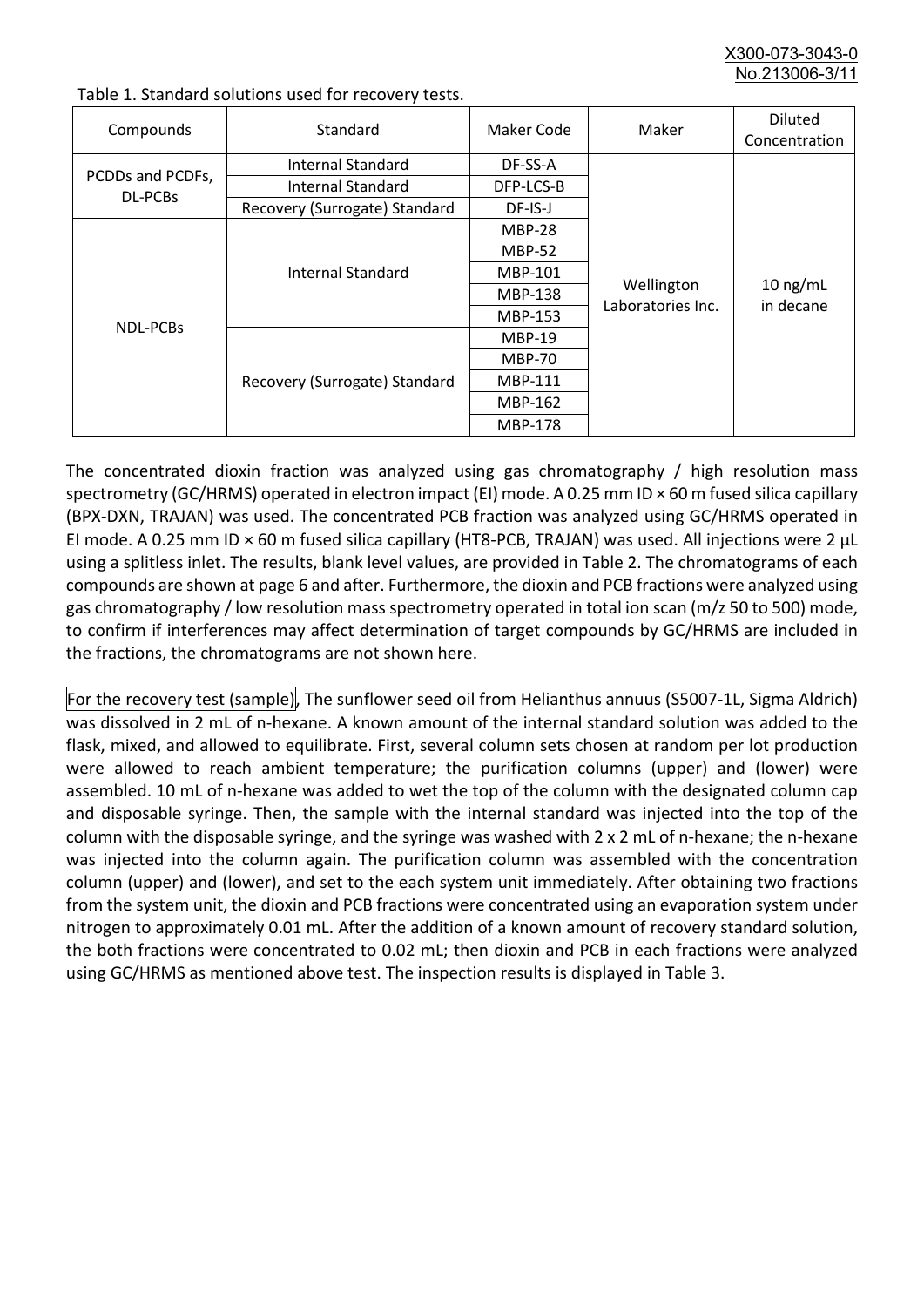X300-073-3043-0 No.213006-4/11

|  | Table 2 Blank levels of dioxins (PCDDs/PCDFs and DL-PCBs) and NDL-PCBs per column set. |
|--|----------------------------------------------------------------------------------------|
|--|----------------------------------------------------------------------------------------|

| abic 2 Diarik icveis of dioxins (I CDD3/TCDTs and DET CD3/ and NDET CD3 pcr column sett. | Concentration | LOQ       | <b>LOD</b> | $S/N=3$   | TEQ*      |
|------------------------------------------------------------------------------------------|---------------|-----------|------------|-----------|-----------|
| Congener                                                                                 | pg/column     | pg/column | pg/column  | pg/column | pg/column |
| 2,3,7,8-TeCDD                                                                            | <b>ND</b>     | 0.29      | 0.09       | 0.09      | 0.09      |
| 1,2,3,7,8-PeCDD                                                                          | <b>ND</b>     | 0.30      | 0.09       | 0.09      | 0.09      |
| 1,2,3,4,7,8-HxCDD                                                                        | <b>ND</b>     | 0.8       | 0.2        | 0.1       | 0.02      |
| 1,2,3,6,7,8-HxCDD                                                                        | <b>ND</b>     | 0.7       | 0.2        | 0.1       | 0.02      |
| 1,2,3,7,8,9-HxCDD                                                                        | <b>ND</b>     | 0.8       | 0.2        | 0.1       | 0.02      |
| 1,2,3,4,6,7,8-HpCDD                                                                      | <b>ND</b>     | 1.3       | 0.4        | 0.08      | 0.004     |
| <b>OCDD</b>                                                                              | <b>ND</b>     | 1.9       | 0.6        | 0.2       | 0.00018   |
|                                                                                          |               |           |            |           |           |
| 2,3,7,8-TeCDF                                                                            | <b>ND</b>     | 0.9       | 0.3        | 0.1       | 0.03      |
| 1,2,3,7,8-PeCDF                                                                          | <b>ND</b>     | 0.8       | 0.2        | 0.1       | 0.006     |
| 2,3,4,7,8-PeCDF                                                                          | <b>ND</b>     | 0.5       | 0.2        | 0.1       | 0.06      |
| 1,2,3,4,7,8-HxCDF                                                                        | <b>ND</b>     | 0.6       | 0.2        | 0.08      | 0.02      |
| 1,2,3,6,7,8-HxCDF                                                                        | <b>ND</b>     | 0.9       | 0.3        | 0.08      | 0.03      |
| 1,2,3,7,8,9-HxCDF                                                                        | <b>ND</b>     | 0.6       | 0.2        | 0.09      | 0.02      |
| 2,3,4,6,7,8-HxCDF                                                                        | <b>ND</b>     | 0.6       | 0.2        | 0.08      | 0.02      |
| 1,2,3,4,6,7,8-HpCDF                                                                      | <b>ND</b>     | 1.0       | 0.3        | 0.07      | 0.003     |
| 1,2,3,4,7,8,9-HpCDF                                                                      | <b>ND</b>     | 1.1       | 0.3        | 0.09      | 0.003     |
| <b>OCDF</b>                                                                              | <b>ND</b>     | 2.0       | 0.6        | 0.2       | 0.00018   |
| #81 (3,4,4',5-TeCB)                                                                      | <b>ND</b>     | 0.7       | 0.2        | 0.02      | 0.00006   |
| #77 (3,3',4,4'-TeCB)                                                                     | <b>ND</b>     | 1.5       | 0.5        | 0.02      | 0.00005   |
| #126 (3,3',4,4',5-PeCB)                                                                  | <b>ND</b>     | 0.4       | 0.1        | 0.07      | 0.01      |
| #169 (3,3',4,4',5,5'-HxCB)                                                               | <b>ND</b>     | 0.9       | 0.3        | 0.03      | 0.009     |
| #123 (2',3,4,4',5-PeCB)                                                                  | <b>ND</b>     | 0.4       | 0.1        | 0.02      | 0.000003  |
| #118 (2,3',4,4',5-PeCB)                                                                  | <b>ND</b>     | 0.7       | 0.2        | 0.02      | 0.000006  |
| #105 (2,3,3',4,4'-PeCB)                                                                  | <b>ND</b>     | 0.4       | 0.1        | 0.02      | 0.000003  |
| #114 (2,3,4,4',5-PeCB)                                                                   | <b>ND</b>     | 0.6       | 0.2        | 0.02      | 0.000006  |
| #167 (2,3',4,4',5,5'-HxCB)                                                               | <b>ND</b>     | 0.4       | 0.1        | 0.02      | 0.000003  |
| #156 (2,3,3',4,4',5-HxCB)                                                                | <b>ND</b>     | 0.5       | 0.1        | 0.02      | 0.000003  |
| #157 (2,3,3',4,4',5'-HxCB)                                                               | <b>ND</b>     | 0.6       | 0.2        | 0.02      | 0.000006  |
| #189 (2,3,3',4,4',5,5'-HpCB)                                                             | <b>ND</b>     | 0.4       | 0.1        | 0.02      | 0.000003  |
| #28 (2,4,4'-TrCB)                                                                        | 0.8           | 0.4       | 0.1        | 0.02      |           |
| #52 (2,2',5,5'-TeCB)                                                                     | 0.3           | 0.3       | 0.1        | 0.03      |           |
| #101 (2,2',4,5,5'-PeCB)                                                                  | <b>ND</b>     | 0.4       | 0.1        | 0.02      |           |
| #138 (2,2',3,4,4',5'-HxCB)                                                               | <b>ND</b>     | 0.6       | 0.2        | 0.02      |           |
| #153 (2,2',4,4',5,5'-HxCB)                                                               | <b>ND</b>     | 1.1       | 0.3        | 0.02      |           |
| #180 (2,2',3,4,4',5,5'-HpCB)                                                             | <b>ND</b>     | 0.6       | 0.2        | 0.02      |           |

\* TEQ: Toxicity Equivalents (are applied WHO-TEF(2006))

- 1. The figures in the parentheses in the concentration of actual measurement denote the concentration of the LOD or more and less than the LOQ.
- 2. ND in the concentration of actual measurement denotes less than the LOD.
- 3. TEQ are calculated with an actual measurement which is the concentration of the LOQ or more, and an actual measurement which is the concentration of the LOD or more and less than the LOQ, respectively. For values less than the LOD, TEQ are calculated with the LOD.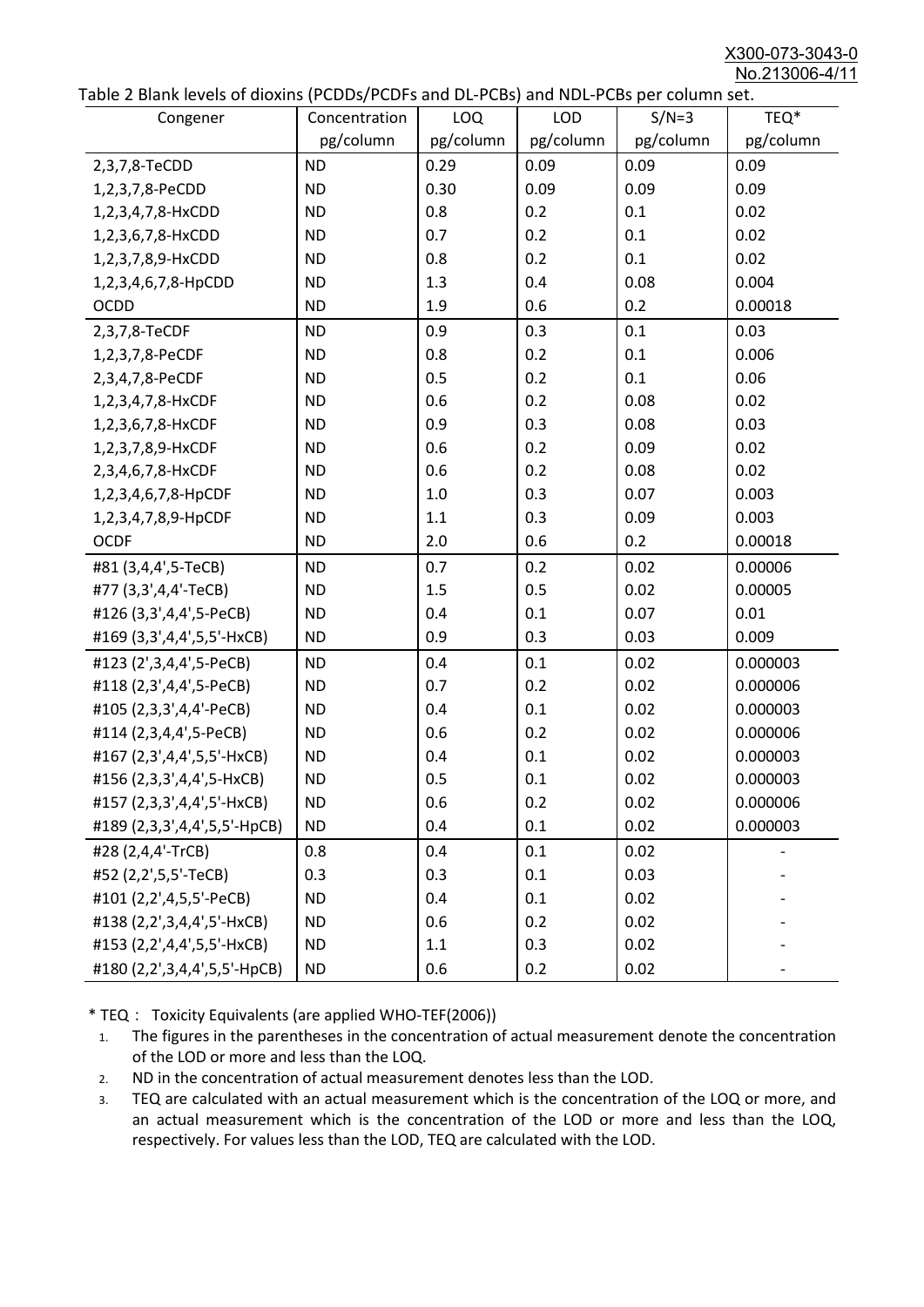| uwic J.<br><b>INCLUSION INTO THE MANUSCRY INTO THE STATISTICS</b><br>Congener | Sample      |
|-------------------------------------------------------------------------------|-------------|
| 2,3,7,8-TeCDD                                                                 | 71%         |
| 1,2,3,7,8-PeCDD                                                               | 82%         |
| 1,2,3,4,7,8-HxCDD                                                             | 90%         |
| 1,2,3,6,7,8-HxCDD                                                             | 91%         |
|                                                                               | 81%         |
| 1,2,3,7,8,9-HxCDD                                                             |             |
| 1,2,3,4,6,7,8-HpCDD                                                           | 80%<br>75 % |
| OCDD                                                                          |             |
| 2,3,7,8-TeCDF                                                                 | 81%         |
| 1,2,3,7,8-PeCDF                                                               | 87%         |
| 2,3,4,7,8-PeCDF                                                               | 88%         |
| 1,2,3,4,7,8-HxCDF                                                             | 85 %        |
| 1,2,3,6,7,8-HxCDF                                                             | 90%         |
| 1,2,3,7,8,9-HxCDF                                                             | 91%         |
| 2,3,4,6,7,8-HxCDF                                                             | 86%         |
| 1,2,3,4,6,7,8-HpCDF                                                           | 78%         |
| 1,2,3,4,7,8,9-HpCDF                                                           | 80%         |
| <b>OCDF</b>                                                                   | 79%         |
| #81 (3,4,4',5-TeCB)                                                           | 86%         |
| #77 (3,3',4,4'-TeCB)                                                          | 84 %        |
| #126 (3,3',4,4',5-PeCB)                                                       | 86 %        |
| #169 (3,3',4,4',5,5'-HxCB)                                                    | 87%         |
| #123 (2',3,4,4',5-PeCB)                                                       | 88%         |
| #118 (2,3',4,4',5-PeCB)                                                       | 84%         |
| #105 (2,3,3',4,4'-PeCB)                                                       | 83%         |
| #114 (2,3,4,4',5-PeCB)                                                        | 93%         |
| #167 (2,3',4,4',5,5'-HxCB)                                                    | 88%         |
| #156 (2,3,3',4,4',5-HxCB)                                                     | 89%         |
| #157 (2,3,3',4,4',5'-HxCB)                                                    | 89%         |
| #189 (2,3,3',4,4',5,5'-HpCB)                                                  | 95%         |
| #28 (2,4,4'-TrCB)                                                             | 95%         |
| #52 (2,2',5,5'-TeCB)                                                          | 92%         |
| #101 (2,2',4,5,5'-PeCB)                                                       | 86%         |
| #138 (2,2',3,4,4',5'-HxCB)                                                    | 91%         |
| #153 (2,2',4,4',5,5'-HxCB)                                                    | 90%         |
| #180 (2,2',3,4,4',5,5'-HpCB)                                                  | 93%         |
|                                                                               |             |

Table 3. Recoveries of labeled internal standards.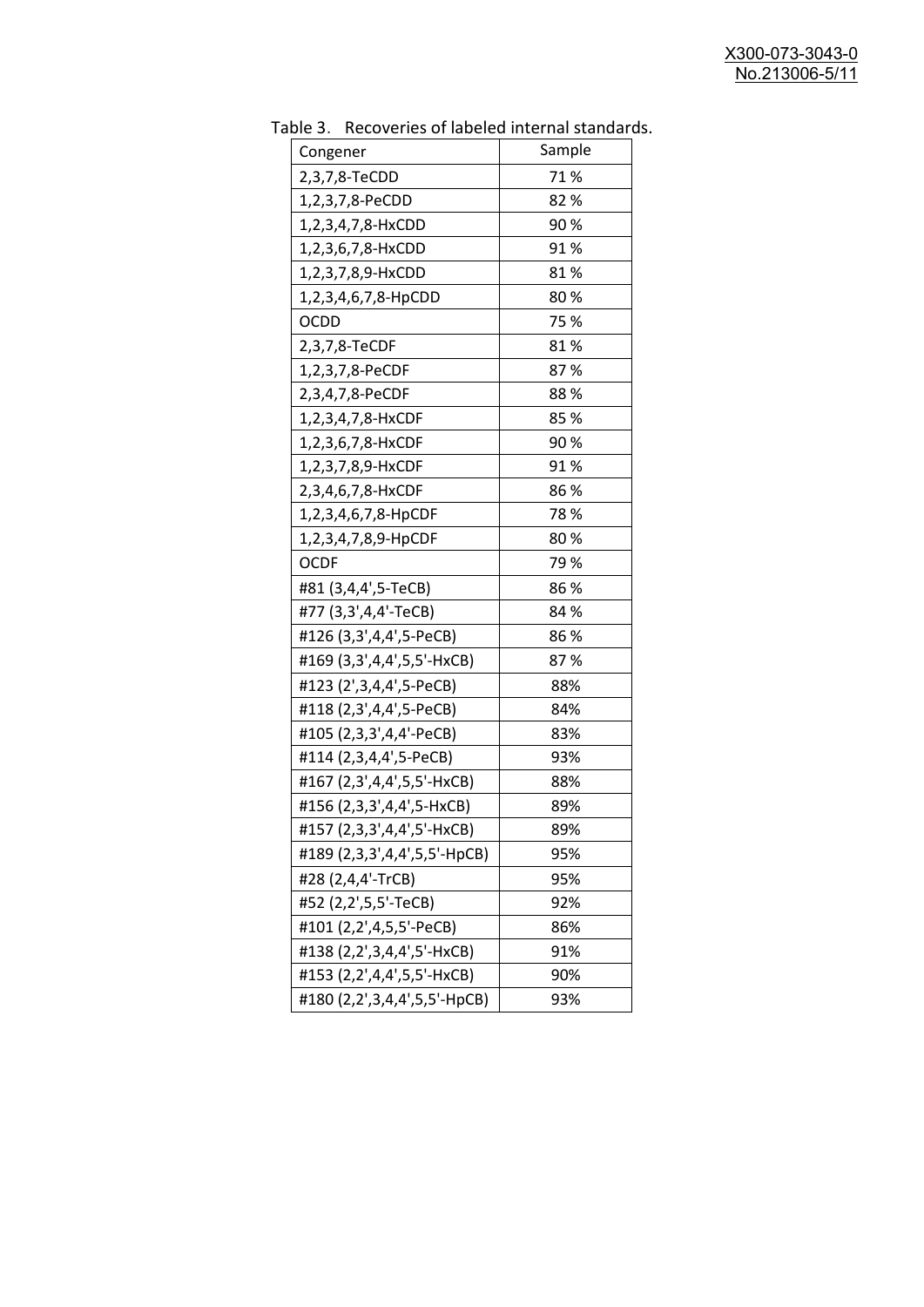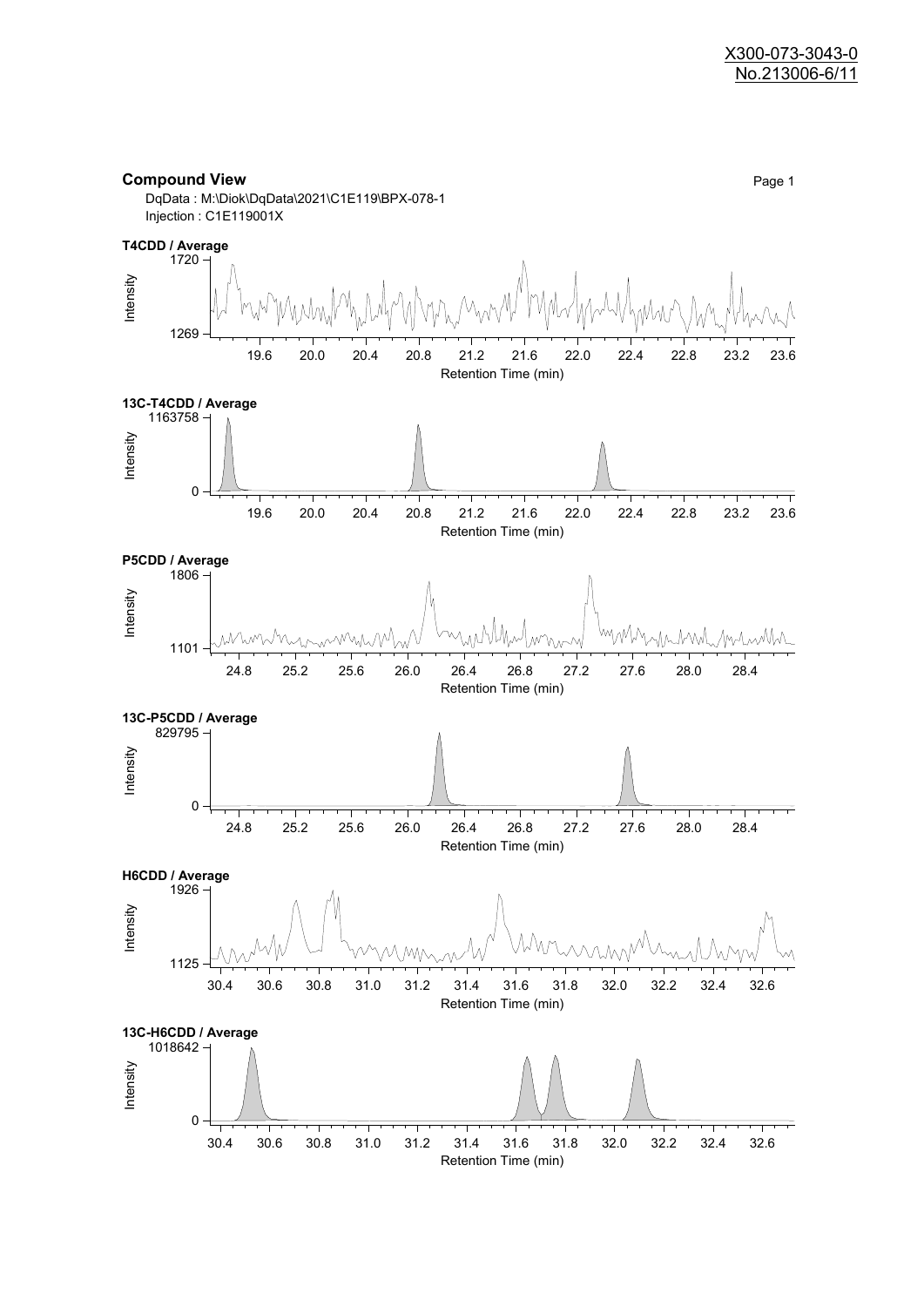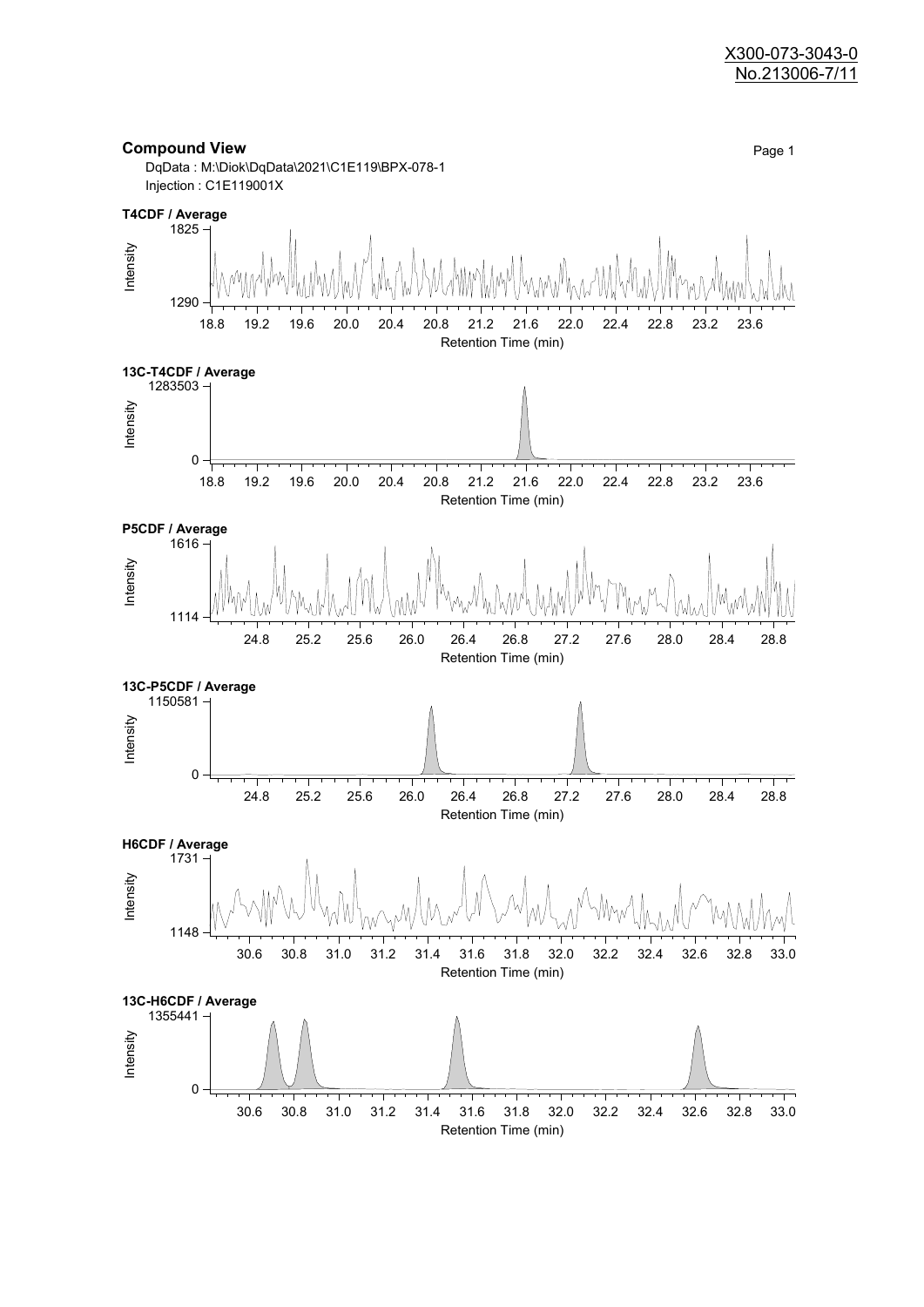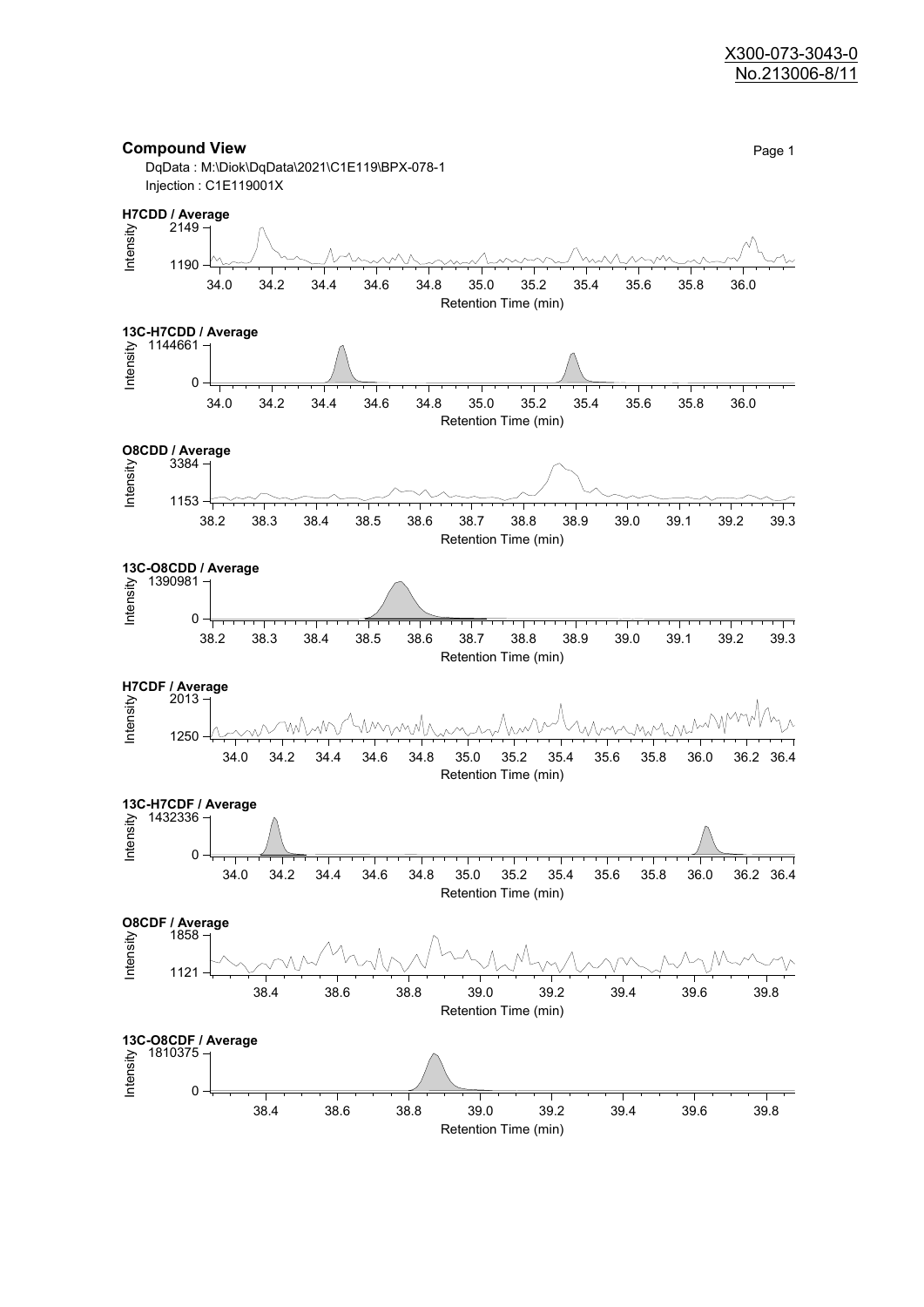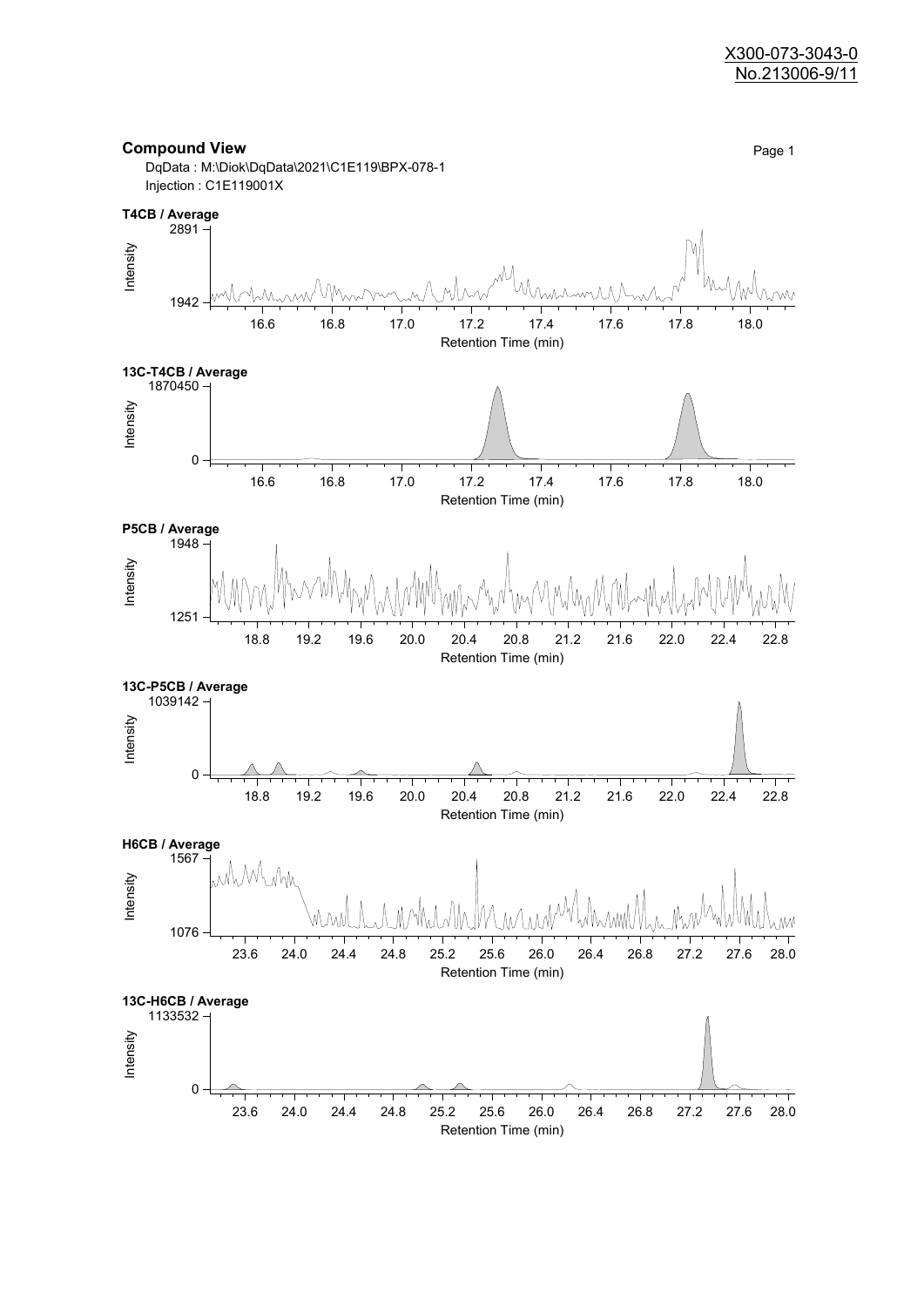